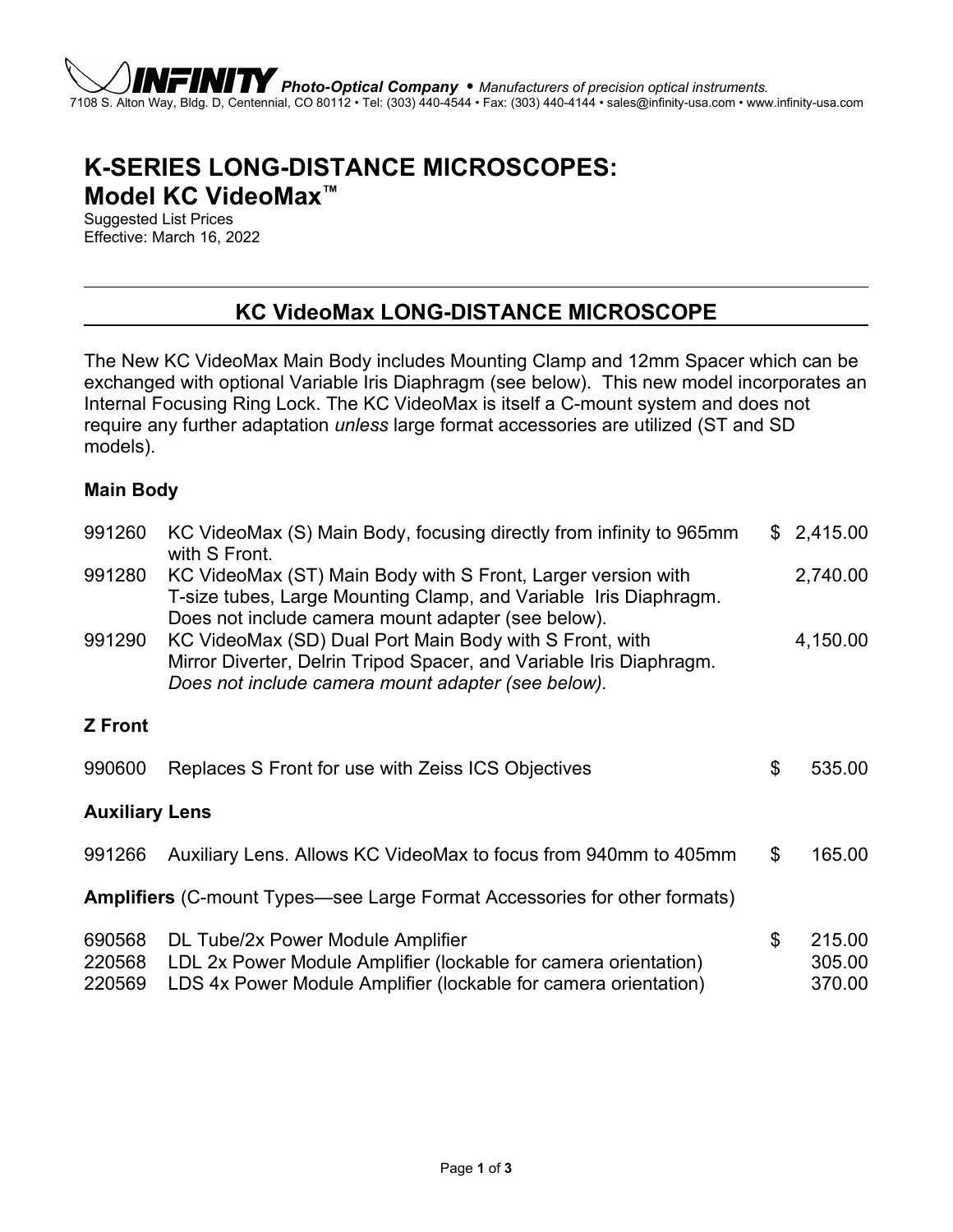### **Minifiers**

| 991135                                                                                           | Tele-Tube/C (0.5x)                                                                                                                                                                                                                                                                                                                                                                                                                                                                                                                      | \$ | 415.00                                                                                              |
|--------------------------------------------------------------------------------------------------|-----------------------------------------------------------------------------------------------------------------------------------------------------------------------------------------------------------------------------------------------------------------------------------------------------------------------------------------------------------------------------------------------------------------------------------------------------------------------------------------------------------------------------------------|----|-----------------------------------------------------------------------------------------------------|
|                                                                                                  | <b>IF-Series Objectives (infinity-corrected)</b>                                                                                                                                                                                                                                                                                                                                                                                                                                                                                        |    |                                                                                                     |
| 991102<br>991104<br>991106<br>991107<br>991108                                                   | IF-1 Objective (0.36x to 0.75x; 490mm to 272mm W.D.)<br>IF-2 Objective (0.51x to 0.91x; 343mm to 220mm W.D.)<br>IF-3 Objective (0.8x to 1.28x; 213mm to 156mm W.D.)<br>IF-3.5 Objective (1.80x to 2.29x; 100mm to 83mm W.D.)<br>IF-4 Objective (2.29x to 2.98x; 73mm to 63mm W.D.)                                                                                                                                                                                                                                                      | \$ | 360.00<br>360.00<br>360.00<br>360.00<br>360.00                                                      |
|                                                                                                  | Achrovid™ Nelsonian™ Objectives (infinity-corrected/f=200mm)                                                                                                                                                                                                                                                                                                                                                                                                                                                                            |    |                                                                                                     |
| 210301<br>210302<br>210303<br>210304<br>210305<br>210306                                         | Achrovid 2x/Nelsonian 0.054/ W.D. 37mm<br>Achrovid 2.5x/Nelsonian 0.064/ W.D. 37mm<br>Achrovid 3.3x/Nelsonian 0.077/ W.D. 37mm<br>Achrovid 4x/Nelsonian 0.09/ W.D. 37mm<br>Achrovid 5x/Nelsonian 0.12/ W.D. 37mm<br>Achrovid 10x/Nelsonian 0.21/ W.D. 17.30mm                                                                                                                                                                                                                                                                           | \$ | 450.00<br>450.00<br>450.00<br>450.00<br>450.00<br>535.00                                            |
|                                                                                                  | <b>Coaxial Illumination Systems and Accessories</b>                                                                                                                                                                                                                                                                                                                                                                                                                                                                                     |    |                                                                                                     |
| 991158<br>991159<br>992258<br>992259<br>992283<br>991170<br>991172<br>992270<br>992271<br>991167 | Basic Coaxial Illuminator w/ Collector I<br>Basic Coaxial Illuminator w/ Collector II<br>Basic Coaxial Illuminator w/ LED Flashlight<br>Basic Coaxial Illuminator Right Angle w/ LED Flashlight<br>Right Angle Interface for Coaxial Illuminator.<br>Converts Standard into RA Type.<br>Collector I (to convert units that have Collector II)<br>Collector II (to convert units that have Collector I)<br>Collector for LED Flashlight (extra)<br>LED Flashlight for Coaxial Illuminator.<br><b>Polarizing Filter Set and Retainers</b> | \$ | 985.00<br>985.00<br>1,055.00<br>1,625.00<br>610.00<br>260.00<br>260.00<br>260.00<br>30.00<br>230.00 |
| <b>General Accessories</b>                                                                       |                                                                                                                                                                                                                                                                                                                                                                                                                                                                                                                                         |    |                                                                                                     |
| 991125<br>991130<br>991131<br>990170<br>991152                                                   | RMS Objective Adapter (use infinity-corrected type).<br>Achrovid Objective Adapter (M26 thread—also suitable for Mitutoyo)<br>Nikon CFI60 Objective Adapter (M25 thread)<br>Small Mounting Clamp (extra).<br>Recommended for use with 991125, 991130 and 991131<br>Filter Holder/Retainer for 25mm $\varnothing$ filters (interfaces IF-Series,                                                                                                                                                                                         | \$ | 165.00<br>165.00<br>165.00<br>95.00<br>85.00                                                        |
| 991155                                                                                           | RMS or Mitutoyo objectives and KC VideoMax Main Body).<br>Variable Iris Diaphragm. Can be used to replace 12mm spacer on<br>KC VideoMax Main Body for general aperture control and when<br>used with IF-series objectives.                                                                                                                                                                                                                                                                                                              |    | 215.00                                                                                              |